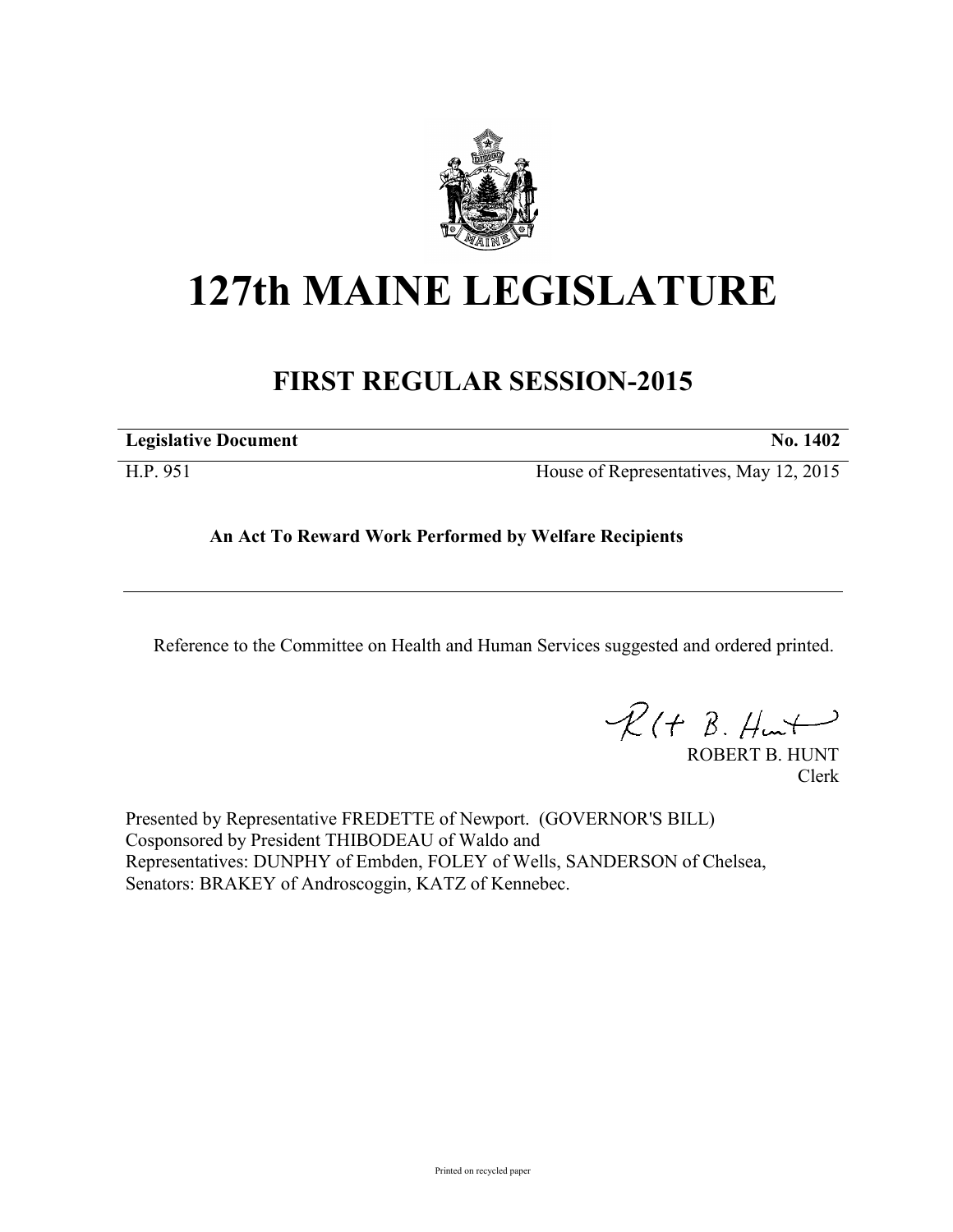#### **Be it enacted by the People of the State of Maine as follows:**

 **Sec. 1. 22 MRSA §3762, sub-§3, ¶B,** as amended by PL 2013, c. 368, Pt. OO, §3 and Pt. UUU, §1 and affected by §2, is further amended to read:

 B. The department may use funds, insofar as resources permit, provided under and in accordance with the United States Social Security Act or state funds appropriated for this purpose or a combination of state and federal funds to provide assistance to families under this chapter. In addition to assistance for families described in this subsection, funds must be expended for the following purposes:

- (1) To continue the pass-through of the first \$50 per month of current child support collections and the exclusion of the \$50 pass-through from the budget 11 tests and benefit calculations;
- (2) To provide financial assistance to noncitizens legally admitted to the United States who are receiving assistance under this subsection as of July 1, 2011. Recipients of assistance under this subparagraph are limited to the categories of noncitizens who would be eligible for the TANF programs but for their status as aliens under PRWORA. Eligibility for the TANF program for these categories of noncitizens must be determined using the criteria applicable to other recipients of assistance from the TANF program. Any household receiving assistance as of July 1, 2011 may continue to receive assistance, as long as that household remains eligible, without regard to interruptions in coverage or gaps in eligibility for service. A noncitizen legally admitted to the United States who is neither receiving assistance on July 1, 2011 nor has an application pending for assistance on July 1, 2011 that is later approved is not eligible for financial assistance through a state-funded program unless that noncitizen is:
- (a) Elderly or disabled, as described under the laws governing supplemental security income in 42 United States Code, Sections 1381 to 1383f (2010);
- 27 (b) A victim of domestic violence;
- (c) Experiencing other hardship, such as time necessary to obtain proper work documentation, as defined by the department by rule. Rules adopted by the department under this division are routine technical rules as defined by Title 5, chapter 375, subchapter 2-A; or
- (d) Unemployed but has obtained proper work documentation, as defined by the department by rule. Rules adopted by the department under this division are routine technical rules as defined by Title 5, chapter 375, subchapter 2-A;
- (3) To provide benefits to certain 2-parent families whose deprivation is based on physical or mental incapacity;
- (4) To provide an assistance program for needy children, 19 to 21 years of age, who are in full-time attendance in secondary school. The program is operated for those individuals who qualify for TANF under the United States Social Security Act, except that they fail to meet the age requirement, and is also operated for the parent or caretaker relative of those individuals. Except for the age requirement,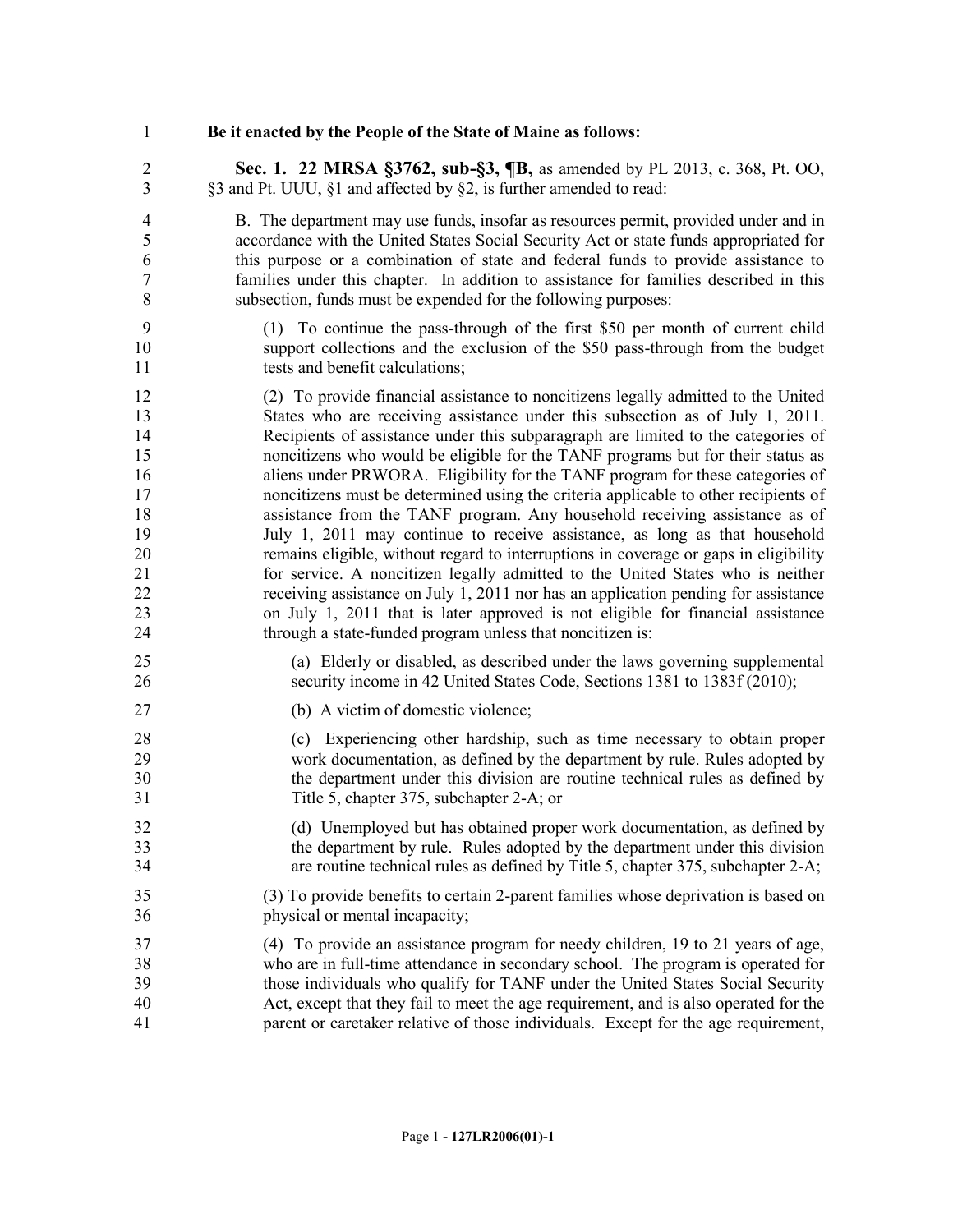| 1              | all provisions of TANF, including the standard of need and the amount of           |
|----------------|------------------------------------------------------------------------------------|
| $\overline{2}$ | assistance, apply to the program established pursuant to this subparagraph;        |
| 3              | (5) To provide assistance for a pregnant woman who is otherwise eligible for       |
| 4              | assistance under this chapter, except that she has no dependents under 19 years of |
| 5              | age. An individual is eligible for the monthly benefit for one eligible person if  |
| 6              | the medically substantiated expected date of the birth of her child is not more    |
| 7              | than 90 days following the date the benefit is received;                           |
| $8\,$          | (6) To provide a special housing allowance for TANF families whose shelter         |
| 9              | expenses for rent, mortgage or similar payments, homeowners insurance and          |
| 10             | property taxes equal or exceed 75% of their monthly income. The special            |
| 11             | housing allowance is limited to \$200 per month for each family. For purposes of   |
| 12             | this subparagraph, "monthly income" means the total of the TANF monthly            |
| 13             | benefit and all income countable under the TANF program, plus child support        |
| 14             | received by the family, excluding the \$50 pass-through payment;                   |
| 15             | (7) In determining benefit levels for TANF recipients who have earnings from       |
| 16             | employment, the department shall disregard from monthly earnings the               |
| 17             | following:                                                                         |
| 18             | (a) One hundred and eight dollars;                                                 |
| 19             | (b) Fifty percent of the remaining earnings that are less than the federal         |
| 20             | poverty level; and                                                                 |
| 21             | (c) All actual child care costs necessary for work, except that the department     |
| 22             | may limit the child care disregard to \$175 per month per child or \$200 per       |
| 23             | month per child under 2 years of age or with special needs;                        |
| 24             | (d) For a recipient employed 40 or more hours per week and who meets work          |
| 25             | participation requirements as defined in federal TANF rules, 100% of the           |
| 26             | gross earned income for the first full month of employment and the next            |
| 27             | consecutive month of employment, 75% of the gross earned income for the            |
| 28             | next 6 consecutive months of employment and 50% of the gross earned                |
| 29             | income for each additional consecutive month of employment thereafter; and         |
| 30             | (e) For a recipient employed less than 40 hours per week and who meets             |
| 31             | work participation requirements as defined in federal TANF rules, 100% of          |
| 32             | the gross earned income for the first full month of employment, 75% of the         |
| 33             | gross earned income for the next 6 consecutive months of employment and            |
| 34             | 50% of the gross earned income for each additional consecutive month of            |
| 35             | employment thereafter.                                                             |
| 36             | The department may disregard 100% of earnings for a recipient under this           |
| 37             | subparagraph only one time in a 12-month period;                                   |
| 38             | (8) In cases when the TANF recipient has no child care cost, the monthly TANF      |
| 39             | benefit is the maximum payment level or the difference between the countable       |
| 40             | earnings and the standard of need established by rule adopted by the department,   |
| 41             | whichever is lower;                                                                |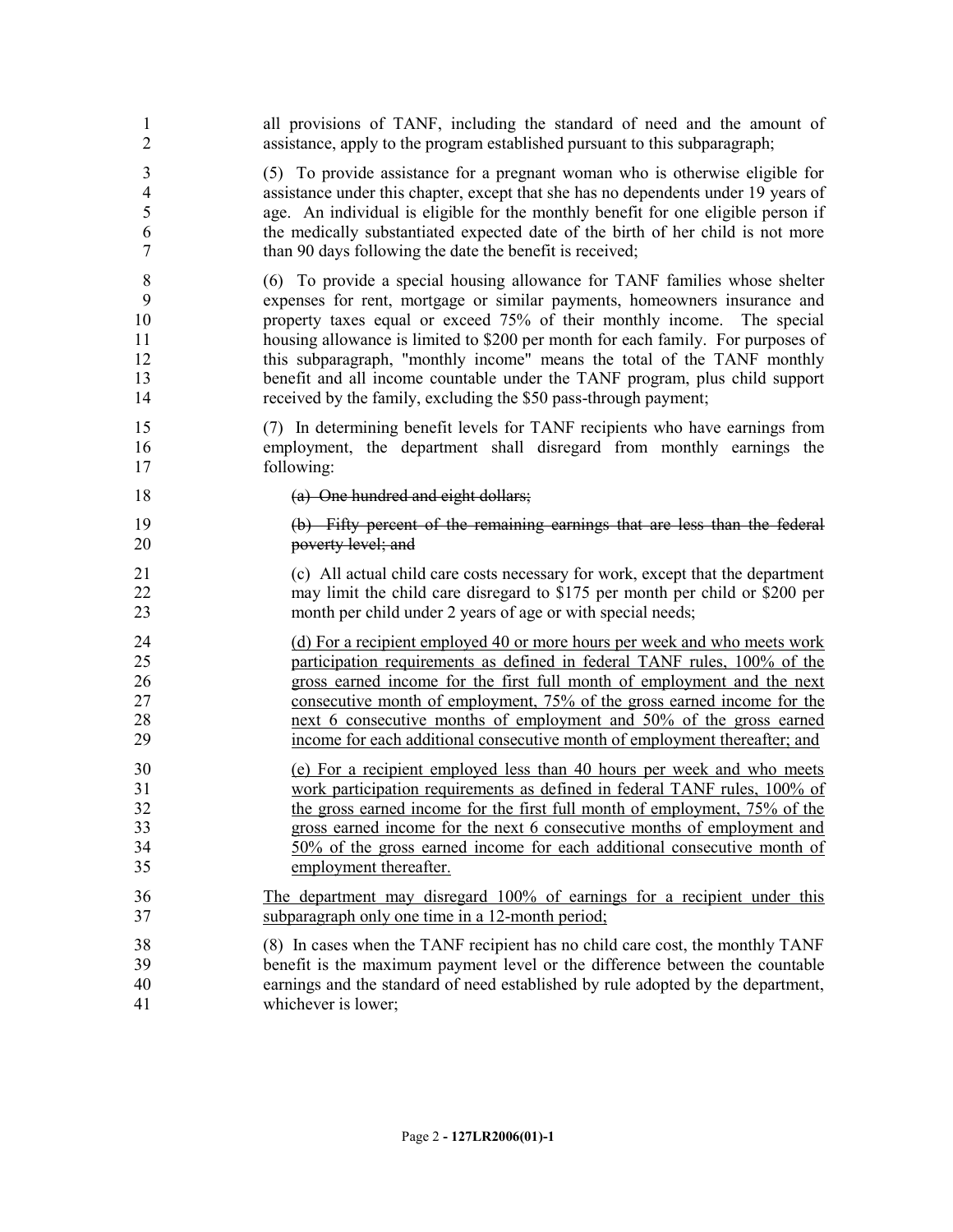| $\mathbf{1}$<br>$\overline{c}$<br>$\overline{\mathbf{3}}$<br>$\overline{4}$<br>5<br>6 | (9) In cases when the TANF recipient has child care costs, the department shall<br>determine a total benefit package, including TANF cash assistance, determined in<br>accordance with subparagraph (7) and additional child care assistance, as<br>provided by rule, necessary to cover the TANF recipient's actual child care costs<br>up to the maximum amount specified in section 3782-A, subsection 5.<br>The<br>benefit amount must be paid as provided in this subparagraph. |
|---------------------------------------------------------------------------------------|--------------------------------------------------------------------------------------------------------------------------------------------------------------------------------------------------------------------------------------------------------------------------------------------------------------------------------------------------------------------------------------------------------------------------------------------------------------------------------------|
| 7                                                                                     | (a) Before the first month in which child care assistance is available to an                                                                                                                                                                                                                                                                                                                                                                                                         |
| 8                                                                                     | ASPIRE-TANF recipient under this paragraph and periodically thereafter, the                                                                                                                                                                                                                                                                                                                                                                                                          |
| 9                                                                                     | department shall notify the recipient of the total benefit package and the                                                                                                                                                                                                                                                                                                                                                                                                           |
| 10                                                                                    | following options of the recipient: to receive the total benefit package                                                                                                                                                                                                                                                                                                                                                                                                             |
| 11                                                                                    | directly; or to have the department pay the recipient's child care assistance                                                                                                                                                                                                                                                                                                                                                                                                        |
| 12                                                                                    | directly to the designated child care provider for the recipient and pay the                                                                                                                                                                                                                                                                                                                                                                                                         |
| 13                                                                                    | balance of the total benefit package to the recipient.                                                                                                                                                                                                                                                                                                                                                                                                                               |
| 14                                                                                    | (b) If an ASPIRE-TANF recipient notifies the department that the recipient                                                                                                                                                                                                                                                                                                                                                                                                           |
| 15                                                                                    | chooses to receive the child care assistance directly, the department shall pay                                                                                                                                                                                                                                                                                                                                                                                                      |
| 16                                                                                    | the total benefit package to the recipient.                                                                                                                                                                                                                                                                                                                                                                                                                                          |
| 17<br>18<br>19<br>20<br>21<br>22                                                      | If an ASPIRE-TANF recipient does not respond or notifies the<br>(c)<br>department of the choice to have the child care assistance paid directly to the<br>child care provider from the total benefit package, the department shall pay<br>the child care assistance directly to the designated child care provider for the<br>recipient. The department shall pay the balance of the total benefit package<br>to the recipient;                                                      |
| 23                                                                                    | (10) Child care assistance under this paragraph must be paid by the department                                                                                                                                                                                                                                                                                                                                                                                                       |
| 24                                                                                    | in a prompt manner that permits an ASPIRE-TANF recipient to access child care                                                                                                                                                                                                                                                                                                                                                                                                        |
| 25                                                                                    | necessary for work; and                                                                                                                                                                                                                                                                                                                                                                                                                                                              |
| 26<br>27<br>28                                                                        | The department shall adopt rules pursuant to Title 5, chapter 375 to<br>(11)<br>implement this subsection. Rules adopted pursuant to this subparagraph are<br>routine technical rules as defined in Title 5, chapter 375, subchapter 2-A.                                                                                                                                                                                                                                            |
| 29                                                                                    | Sec. 2. 22 MRSA §3762, sub-§8, ¶B, as amended by PL 2013, c. 97, §1, is                                                                                                                                                                                                                                                                                                                                                                                                              |
| 30                                                                                    | further amended to read:                                                                                                                                                                                                                                                                                                                                                                                                                                                             |
| 31                                                                                    | B. The department shall provide limited transitional transportation benefits to meet                                                                                                                                                                                                                                                                                                                                                                                                 |
| 32                                                                                    | employment-related costs to ASPIRE-TANF program participants who lose                                                                                                                                                                                                                                                                                                                                                                                                                |
| 33                                                                                    | eligibility for TANF assistance due to employment. The department may also make                                                                                                                                                                                                                                                                                                                                                                                                      |
| 34                                                                                    | transitional transportation benefits available to families in which one or both adults                                                                                                                                                                                                                                                                                                                                                                                               |
| 35                                                                                    | are working and who, although they remain financially eligible for TANF benefits,                                                                                                                                                                                                                                                                                                                                                                                                    |
| 36                                                                                    | request that their benefits be terminated. Benefits may be provided for up to $\frac{12}{18}$                                                                                                                                                                                                                                                                                                                                                                                        |
| 37                                                                                    | months following loss of TANF eligibility. The department may adopt rules that                                                                                                                                                                                                                                                                                                                                                                                                       |
| 38                                                                                    | impose a weekly limit on available transitional transportation benefits and that                                                                                                                                                                                                                                                                                                                                                                                                     |
| 39                                                                                    | require a contribution from each participant toward the cost of transportation.                                                                                                                                                                                                                                                                                                                                                                                                      |
| 40                                                                                    | Sec. 3. 22 MRSA §3769-D is enacted to read:                                                                                                                                                                                                                                                                                                                                                                                                                                          |